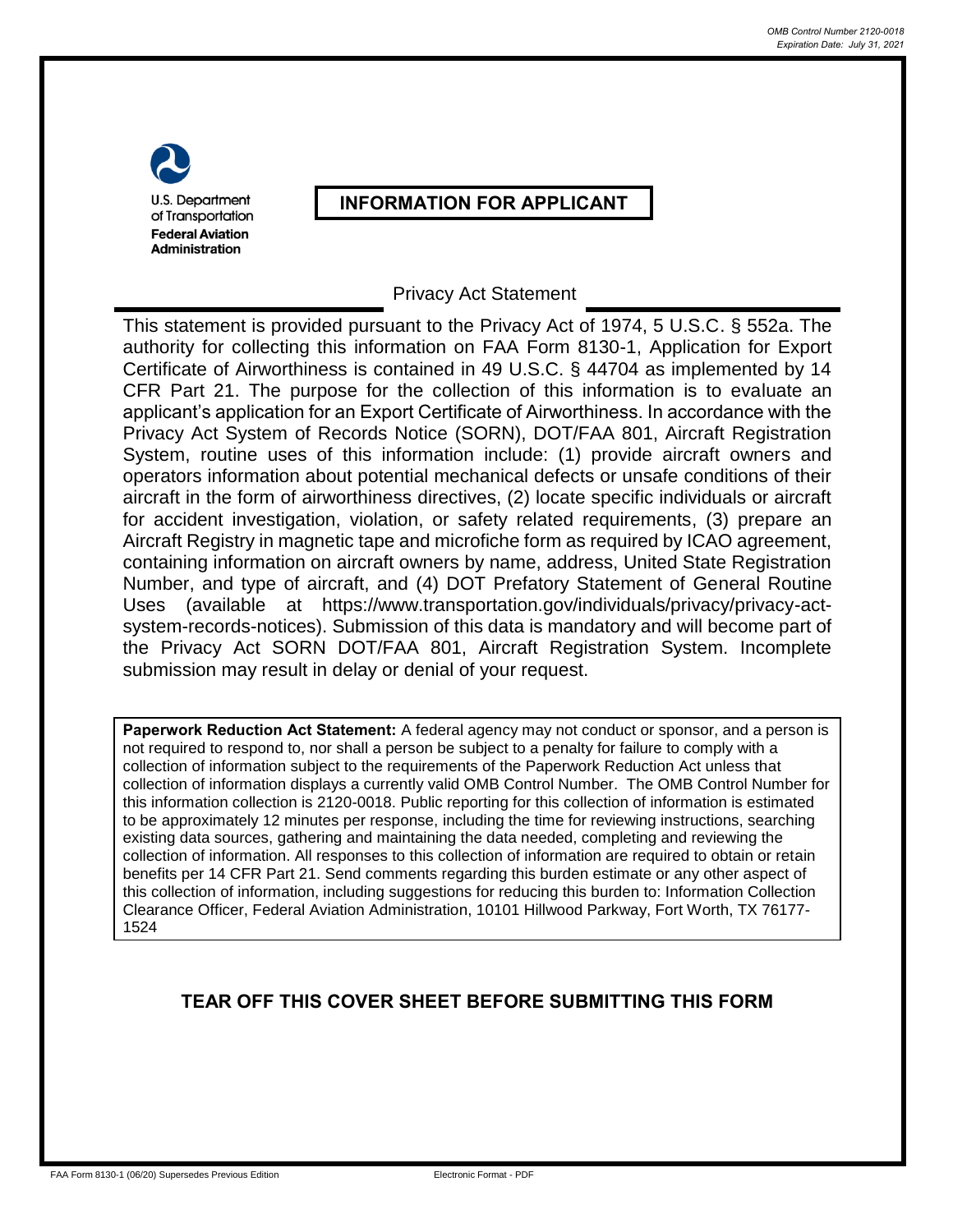| 2<br>U.S. Department of Transportation                                                                                                                                                                                                                                                                                                                                                                                                                                                                                                                                                        |                                                                               | <b>Application for Export</b> | Export Certificate No.                                                                                                             |            |          |                               |             |  |  |  |  |
|-----------------------------------------------------------------------------------------------------------------------------------------------------------------------------------------------------------------------------------------------------------------------------------------------------------------------------------------------------------------------------------------------------------------------------------------------------------------------------------------------------------------------------------------------------------------------------------------------|-------------------------------------------------------------------------------|-------------------------------|------------------------------------------------------------------------------------------------------------------------------------|------------|----------|-------------------------------|-------------|--|--|--|--|
|                                                                                                                                                                                                                                                                                                                                                                                                                                                                                                                                                                                               | <b>Certificate of Airworthiness</b><br><b>Federal Aviation Administration</b> |                               |                                                                                                                                    |            |          |                               |             |  |  |  |  |
| INSTRUCTIONS – This application is to be submitted to an authorized FAA representative (one copy) when the aircraft to be exported<br>is (are) presented for inspection. This application may be used, but is not required, to obtain an export airworthiness approval for<br>aircraft engine(s), propeller(s), and article(s). Use Part I for aircraft and Part II for aircraft engine(s), propeller(s), and article(s). For<br>complete aircraft, complete items 1 through 11, as applicable, including required information on engine(s) or propeller(s) that are part of<br>the aircraft. |                                                                               |                               |                                                                                                                                    |            |          |                               |             |  |  |  |  |
| Part I - Application for Export Certificate of Airworthiness for Aircraft (Complete items 1 - 11)                                                                                                                                                                                                                                                                                                                                                                                                                                                                                             |                                                                               |                               |                                                                                                                                    |            |          |                               |             |  |  |  |  |
| 1. Application is made for an export certificate of airworthiness to cover the product(s) described below which (are):                                                                                                                                                                                                                                                                                                                                                                                                                                                                        |                                                                               |                               |                                                                                                                                    |            |          |                               |             |  |  |  |  |
| <b>NEW</b><br><b>USED</b>                                                                                                                                                                                                                                                                                                                                                                                                                                                                                                                                                                     |                                                                               |                               |                                                                                                                                    |            |          |                               |             |  |  |  |  |
| 2. Name and address of exporter                                                                                                                                                                                                                                                                                                                                                                                                                                                                                                                                                               |                                                                               |                               | 3. Name and address of foreign purchaser                                                                                           |            |          | 4. Country of destination     |             |  |  |  |  |
|                                                                                                                                                                                                                                                                                                                                                                                                                                                                                                                                                                                               |                                                                               |                               |                                                                                                                                    |            |          |                               |             |  |  |  |  |
| 5. Description of product(s)                                                                                                                                                                                                                                                                                                                                                                                                                                                                                                                                                                  |                                                                               |                               |                                                                                                                                    |            |          |                               |             |  |  |  |  |
| <b>Type</b>                                                                                                                                                                                                                                                                                                                                                                                                                                                                                                                                                                                   | Make and Model                                                                | Identification                | Serial Nos.                                                                                                                        |            | FAA T.C. | Operating time (Hours)<br>(e) |             |  |  |  |  |
| (a)                                                                                                                                                                                                                                                                                                                                                                                                                                                                                                                                                                                           | (b)                                                                           | No.                           | (c)                                                                                                                                | or Spec No | (d)      | Since<br>Overhaul             | Total       |  |  |  |  |
| A. Aircraft                                                                                                                                                                                                                                                                                                                                                                                                                                                                                                                                                                                   |                                                                               |                               |                                                                                                                                    |            |          |                               |             |  |  |  |  |
| B. Engine(s)                                                                                                                                                                                                                                                                                                                                                                                                                                                                                                                                                                                  |                                                                               |                               |                                                                                                                                    |            |          |                               |             |  |  |  |  |
| C Propeller(s)                                                                                                                                                                                                                                                                                                                                                                                                                                                                                                                                                                                |                                                                               |                               |                                                                                                                                    |            |          |                               |             |  |  |  |  |
|                                                                                                                                                                                                                                                                                                                                                                                                                                                                                                                                                                                               |                                                                               |                               | 6. Does the product comply with all applicable Federal Aviation Regulations, Airworthiness Directives, and other FAA requirements? |            |          |                               |             |  |  |  |  |
| <b>YES</b>                                                                                                                                                                                                                                                                                                                                                                                                                                                                                                                                                                                    | NO (Explain in "Remarks")                                                     |                               |                                                                                                                                    |            |          |                               |             |  |  |  |  |
|                                                                                                                                                                                                                                                                                                                                                                                                                                                                                                                                                                                               |                                                                               |                               | 7. Have applicable special requirements of the importing country been complied with?                                               |            |          |                               |             |  |  |  |  |
| <b>YES</b>                                                                                                                                                                                                                                                                                                                                                                                                                                                                                                                                                                                    | NO (Explain in "Remarks")                                                     |                               |                                                                                                                                    |            |          |                               |             |  |  |  |  |
|                                                                                                                                                                                                                                                                                                                                                                                                                                                                                                                                                                                               | 8. Date title passed or is expected to pass to foreign purchaser:             |                               |                                                                                                                                    |            |          |                               |             |  |  |  |  |
| 9. For overseas shipment, preservation and packaging methods used to protect product(s) against corrosion and damage.<br>(List Spec. No. or Title):                                                                                                                                                                                                                                                                                                                                                                                                                                           |                                                                               |                               |                                                                                                                                    |            |          |                               |             |  |  |  |  |
| Effective duration of above methods:                                                                                                                                                                                                                                                                                                                                                                                                                                                                                                                                                          |                                                                               |                               |                                                                                                                                    |            |          |                               |             |  |  |  |  |
| 10. Remarks:                                                                                                                                                                                                                                                                                                                                                                                                                                                                                                                                                                                  |                                                                               |                               |                                                                                                                                    |            |          |                               |             |  |  |  |  |
|                                                                                                                                                                                                                                                                                                                                                                                                                                                                                                                                                                                               |                                                                               |                               |                                                                                                                                    |            |          |                               |             |  |  |  |  |
|                                                                                                                                                                                                                                                                                                                                                                                                                                                                                                                                                                                               |                                                                               |                               |                                                                                                                                    |            |          |                               |             |  |  |  |  |
|                                                                                                                                                                                                                                                                                                                                                                                                                                                                                                                                                                                               |                                                                               |                               |                                                                                                                                    |            |          |                               |             |  |  |  |  |
|                                                                                                                                                                                                                                                                                                                                                                                                                                                                                                                                                                                               |                                                                               |                               |                                                                                                                                    |            |          |                               |             |  |  |  |  |
|                                                                                                                                                                                                                                                                                                                                                                                                                                                                                                                                                                                               |                                                                               |                               |                                                                                                                                    |            |          |                               |             |  |  |  |  |
| 11. EXPORTER'S CERTIFICATION - The undersigned certifies that the above statements are true and that the product(s) described<br>herein is (are) airworthy and in a condition for safe operation except as may be noted under item 10 "Remarks" above.                                                                                                                                                                                                                                                                                                                                        |                                                                               |                               |                                                                                                                                    |            |          |                               |             |  |  |  |  |
| Signature of applicant or authorized representative<br>Title<br>Date                                                                                                                                                                                                                                                                                                                                                                                                                                                                                                                          |                                                                               |                               |                                                                                                                                    |            |          |                               |             |  |  |  |  |
|                                                                                                                                                                                                                                                                                                                                                                                                                                                                                                                                                                                               |                                                                               |                               |                                                                                                                                    |            |          |                               |             |  |  |  |  |
|                                                                                                                                                                                                                                                                                                                                                                                                                                                                                                                                                                                               | FAA Form 8130-1 (06/20) Supersedes Previous Edition                           |                               | Electronic Format - PDF                                                                                                            |            |          |                               | Page 1 of 2 |  |  |  |  |